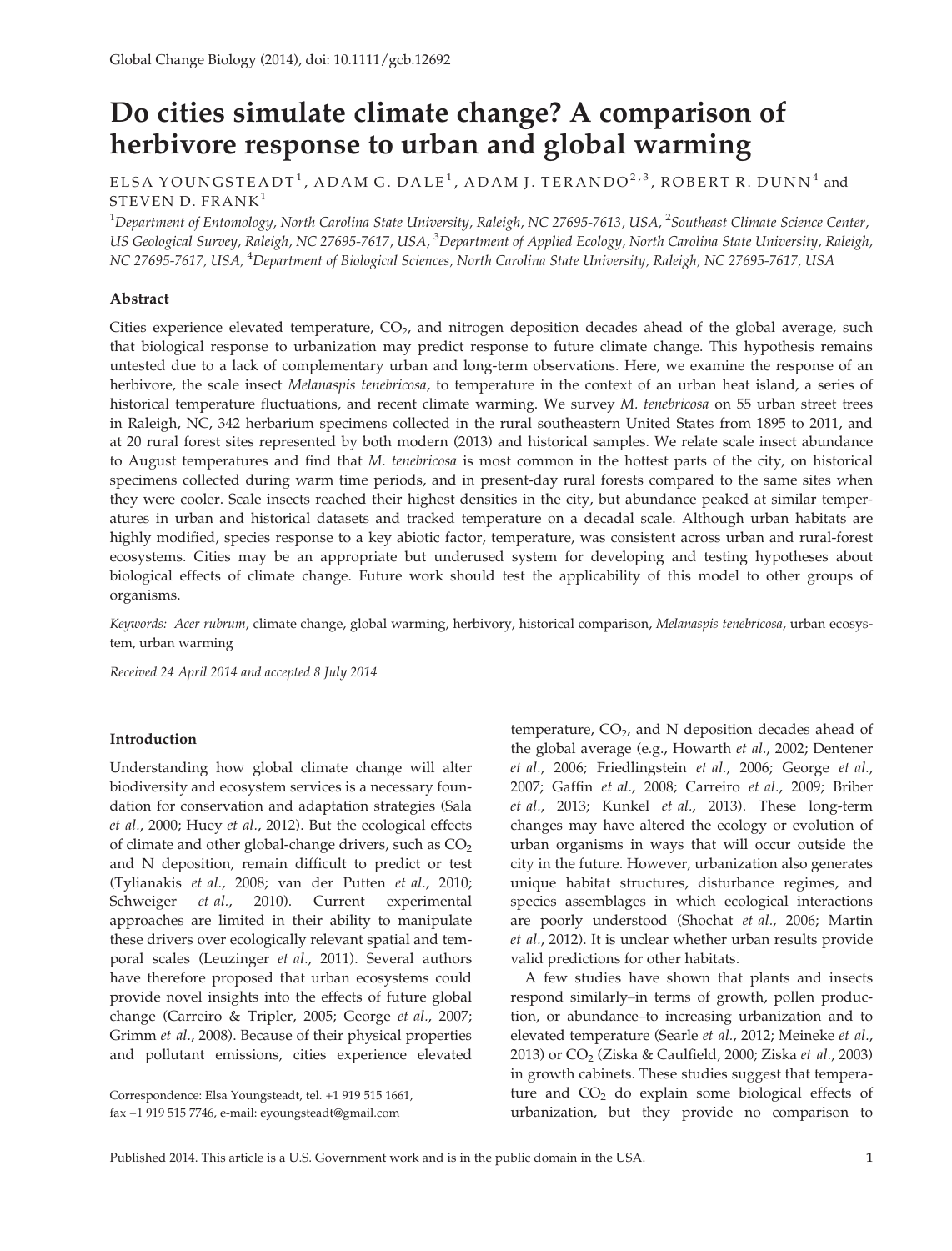natural areas, where ecological interactions may differ. We know of only one study that examined species response to a global-change driver in both urban and rural settings. In this example, birch flowering advanced with warming along an urbanization gradient and during 19 years of rural observations (Jochner et al., 2013). It is not known whether such congruence extends to other organisms, trophic levels, or interactions. In this study, we present the first explicit comparison of responses to urbanization and global warming in an animal, using an insect herbivore as a study organism.

Arthropod herbivores are sensitive to changes in temperature,  $CO<sub>2</sub>$ , and N deposition, making them likely to respond to both urbanization and global change (Bale et al., 2002; Currano et al., 2008; Massad & Dyer, 2010; Netherer & Schopf, 2010). Within speciesspecific thermal limits, warming accelerates arthropod development and reproduction and improves winter survival (Kingsolver, 2009; Robinet & Roques, 2010), often benefiting herbivores more than higher trophic levels (Kaya & Tanada, 1969; Voigt et al., 2003; de Sassi & Tylianakis, 2012). Furthermore,  $CO<sub>2</sub>$  and N deposition are expected to alter host-plant quality in ways that tend to favor increased herbivory (Massad & Dyer, 2010). A recent review and meta-analysis revealed great variability in herbivore responses, but provided modest empirical support for these predictions (Tylianakis et al., 2008; Massad & Dyer, 2010). Consistent with the expected direct effects of warming on arthropods, two species of scale-insect herbivores benefit from urbanization by becoming more abundant on trees in the hottest parts of a city (Meineke et al., 2013; Dale & Frank, in press b).

If urbanization is an appropriate model for global change, species that benefit from urban warming should respond similarly to historical and recent climate warming in rural forests. Here, we test this prediction using urban, rural, and historical abundance data for the gloomy scale insect, Melanaspis tenebricosa (Hemiptera: Diaspididae). This species reaches extraordinary densities in cities in its native range in the southeastern United States, where it severely damages red maple (Acer rubrum) and other host trees by feeding on vascular tissue (Fig. 1a) (Metcalf, 1922; Deitz & Davidson, 1986; Frank et al., 2013; Dale & Frank, in press a). Within a city, more intense urban warming is associated with increased M. tenebricosa body size, fecundity, and population growth (Dale & Frank, in press b).

Although historical records of insect abundance are rare, we overcame this limitation for M. tenebricosa by examining herbarium specimens of host plants, which retain evidence of scale insects. Melanaspis tenebricosa secretes a waxy cover that adheres to branches even



Fig. 1 Description of the study system. (a) M. tenebricosa scale insects reach damaging densities on A. rubrum street trees. Each bump on the branch is a scale-insect cover, which adheres to the tree even after the soft-bodied insect (inset) dies. (b) M. tenebricosa covers remain intact on herbarium specimens more than a century old. The pictured specimen was collected in 1939. Three M. tenebricosa covers appear on the highlighted portion of the branch (inset). (c) Locations of 306 sites in the southeastern United States where A. rubrum herbarium specimens were collected between 1895 and 2011 (green points); 20 of these sites were resampled in 2013 (black points). Samples were associated with historical temperatures for the year and location of collection; here, map background represents average August temperatures during an example reference period, 1971 – 2000 (ranging from 17.1 °C, blue, to 27.8 °C, red).

after the insect dies (Fig. 1b), and the abundance of these covers on herbarium specimens can be associated with historical temperatures for the year and location the specimen was collected (Fig. 1c). We used these features of M. tenebricosa biology to test our overall hypothesis by (i) modeling urban and historical scaleinsect abundance relative to site temperatures, (ii) determining the time scale over which M. tenebricosa populations responded to historical temperature fluctuations, and (iii) revisiting rural forest sites represented by historical specimens to test the prediction that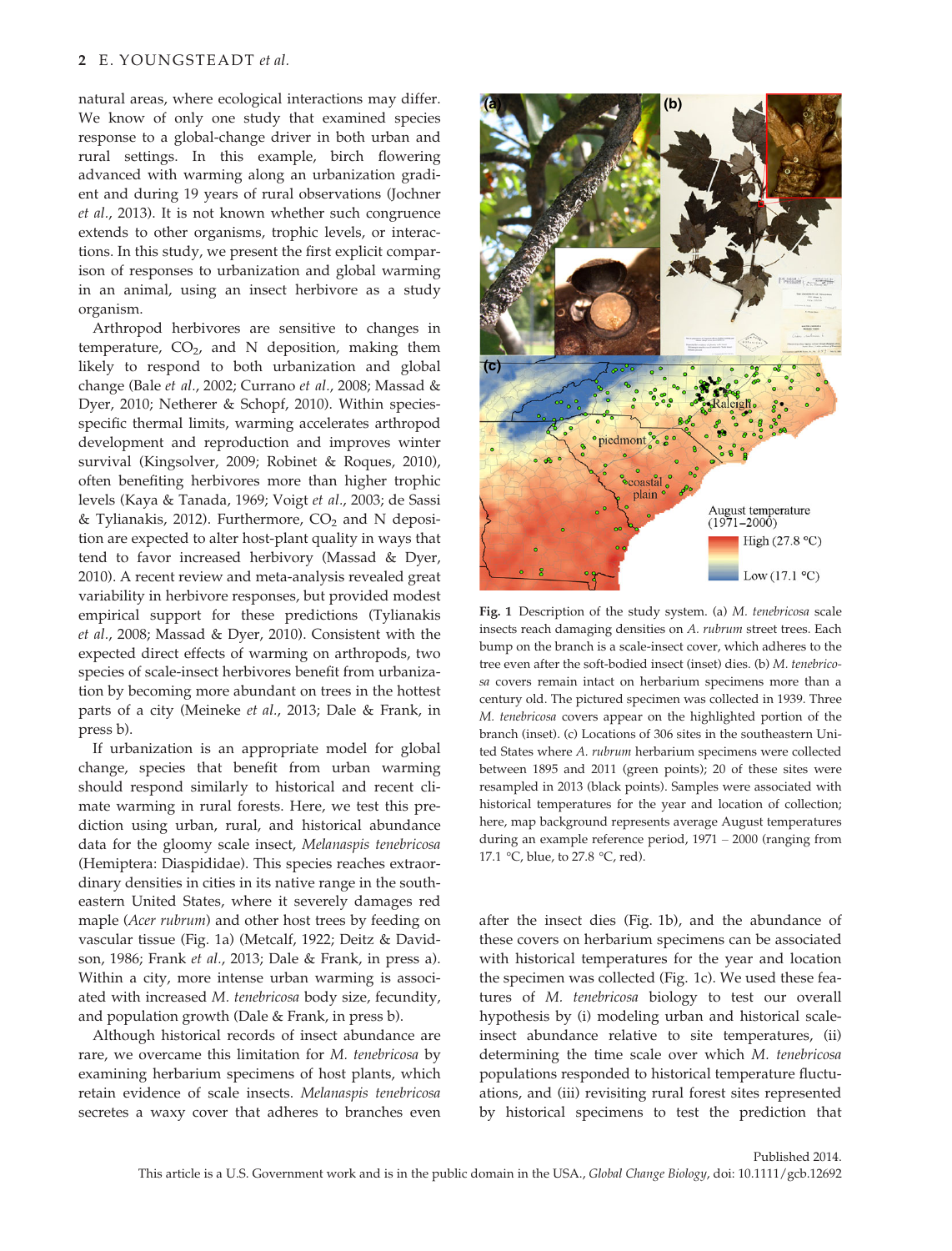scale-insect abundance would increase with recent, historically unprecedented climate warming.

### Materials and methods

#### Study organism

Melanaspis tenebricosa is an armored scale insect herbivore of soft-wood maples (principally Acer rubrum and Acer saccharinum) in the southeastern United States (Metcalf, 1922; Deitz & Davidson, 1986). It damages trees by extracting fluids from woody tissue, causing branch dieback and occasionally tree death (Metcalf, 1922; Frank et al., 2013). The life cycle includes one generation per year: M. tenebricosa overwinters as mated adult females. In spring (April–May) these females grow rapidly and develop eggs, from which crawlers emerge throughout the summer (Metcalf, 1922). Crawler emergence peaks in July and August; the young develop rapidly and mate from late August into September, after which males die and fertilized females overwinter (Metcalf, 1922).

## Urban sampling

We sampled M. tenebricosa populations on 32 street trees in the city of Raleigh, North Carolina, USA, a growing urban area with a population of about 423 000. To select study sites, we used ArcMap 10.0 to overlay a Raleigh street map, zoning map, street-tree inventory, a grid of 2-km squares, and a Landsat thermal image. The thermal image was acquired on August 18, 2007, and prepared as described in (Chander et al., 2009; Meineke et al., 2013). We divided the city into quadrants, randomly selected four grid squares per quadrant, and located the hottest and coldest sites that contained A. rubrum (red maple) street trees in low-density residential zones in each selected grid square. On July 9 – 12, 2012, we used a 3.6-m pole pruner to remove four branches per tree, one from each cardinal direction. We examined 15 or 30 cm of each branch under a dissecting microscope and counted the number of living scale insects. We also installed a DS1923 hygrochron iButton data logger (Maxim Integrated, San Jose, CA, USA) in each tree as described in (Meineke et al., 2013; Dale & Frank, in press b). iButtons recorded temperature every 3 h. August average temperature in 2012 was calculated for each site as the mean of all 248 August temperature readings; two sites were excluded due to iButton failure. These temperature and scale-insect abundance data were pooled with those of a similar scale-insect sample collected from 25 additional A. rubrum street trees in Raleigh on May 18, 2012, described in (Dale & Frank, in press b). Although these sampling efforts were separated by 52 days, total scale-insect abundance did not differ between dates (Wilcoxon test,  $S = 836$ ,  $Z = 1.56$ ,  $P = 0.120$ ) and data were pooled.

Because scale-insect abundance was an overdispersed count variable, we used a generalized linear model with a negative binomial error distribution and log link function to model scale-insect count as a function of August 2012 temperature at each site, with branch length as a covariate. The analysis was performed in the GENMOD procedure of SAS 9.3 for Windows.

Although we analyzed count data, Fig. 2 shows the same data and model predictions in insects per cm for ease of comparison among sites and historical samples.

We note that, although arthropod development is driven by thermal accumulation rather than average temperature, developmental thresholds for M. tenebricosa are unknown. We therefore use August average temperature to characterize differences in summer temperature between sites, since (i) August is one of the hottest months in the region (ii) M. tenebricosa has only 1 generation per year, and (iii) August temperatures capture variation between sites that is consistent throughout the summer. Specifically, at a subset of 26 sites where iButtons were deployed in April 2012 (Dale & Frank, in press b), August average temperature was highly correlated with monthly average in each of the other spring–summer months during which the sampled insects developed (April  $r = 0.53$ ,  $P = 0.0068$ ; May  $r = 0.92$ ,  $P < 0.0001$ , June  $r = 0.90$ ,  $P < 0.0001$ , and July  $r = 0.86$ ,  $P < 0.0001$ ).

#### Historical samples

We examined A. rubrum specimens collected in North Carolina, South Carolina, and Georgia, USA (Fig. 1c), between 1895 and 2011, preserved in four US herbaria (Duke University, New York Botanical Garden, North Carolina State University, University of North Carolina at Chapel Hill). We examined specimens under a dissecting microscope and recorded the number of M. tenebricosa covers, length of visible branch, and date and locality of collection. Specimens collected in urban areas were excluded. We used online Google Maps (accessed October 2012 – September 2013) and modern and historical topographic, county, and highway maps to assign coordinates to localities described on specimen labels.



Fig. 2 Scale-insect abundance vs. August average temperature in the year of collection in the urban (black) and historical (blue) datasets. Urban data were fit with a generalized linear model (black line, Table 1). Historical data encompassed greater temperature variation and were fit with a Gaussian peak model using a quantile regression (Table 2); predictions for the upper 90th, 95th, and 98th percentiles of M. tenebricosa response are shown here (gray lines). The x-axis is truncated at 22  $\degree$ C, below which no scale insects were observed; see also Figure S1.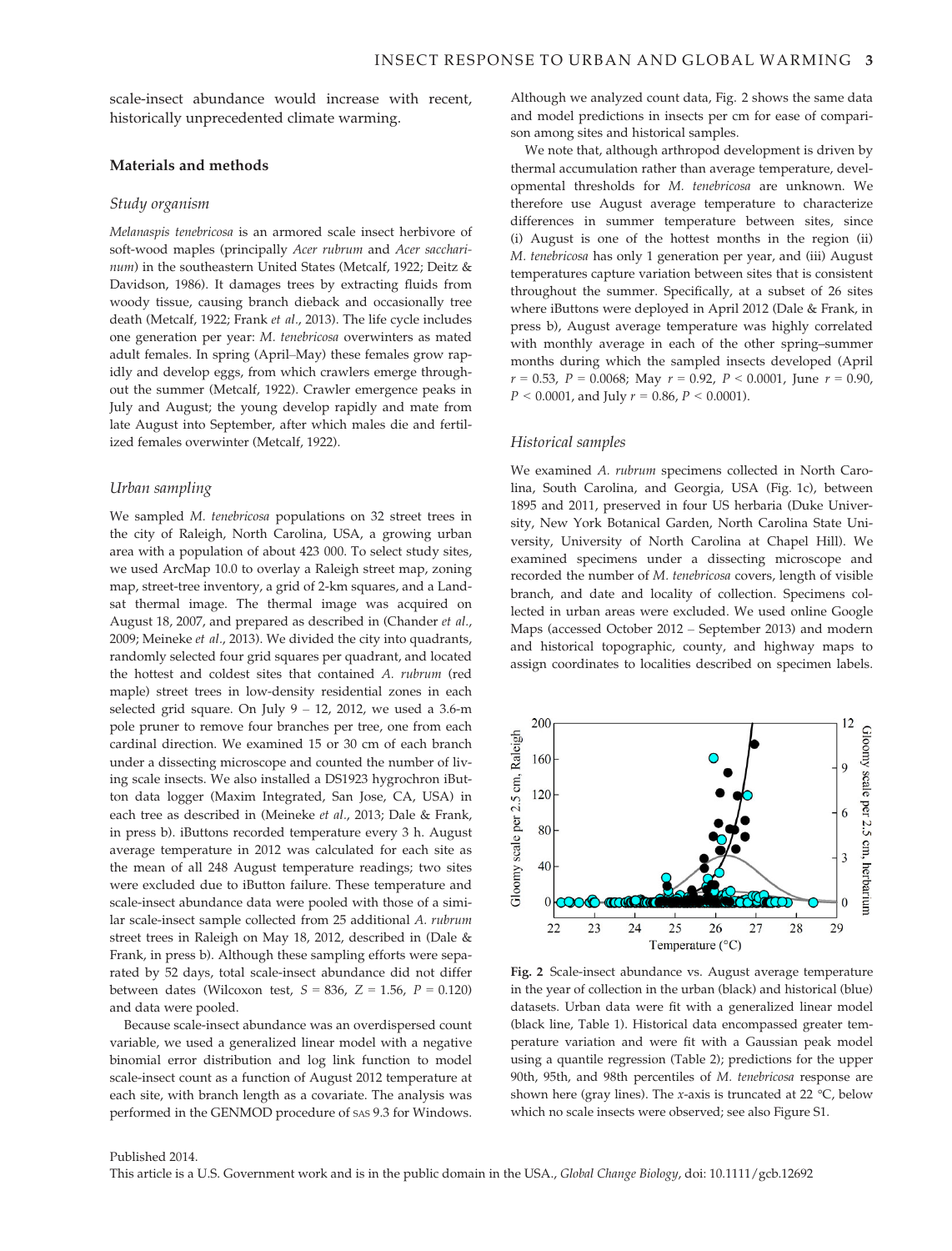Table 1 Generalized linear model tests of factors that predict M. tenebricosa abundance on urban trees. (Temperature refers to 2012 August average, length to branch length examined)

| Parameter                 | df | Estimate $\pm$ SE  | Wald $\chi^2$ | $\boldsymbol{p}$ |
|---------------------------|----|--------------------|---------------|------------------|
| Intercept                 |    | $-43.59 \pm 12.93$ | 11.37         | < 0.001          |
| Temperature $(^{\circ}C)$ |    | $2.01 + 0.49$      | 16.77         | < 0.001          |
| Length (in)               |    | $-0.08 \pm 0.02$   | 11.36         | < 0.001          |
| Dispersion                |    | $3.11 + 0.54$      |               |                  |

Table 2 Parameter estimates, significance tests, and local fit statistics for Gaussian quantile regression models describing historical gloomy-scale abundance as a function of August temperature in the year of collection. (Parameter a describes peak height; b, peak value; c, peak shape)

| Ouantile | Parameter | Estimate $+$ SE | $\pm$ | $\boldsymbol{P}$ | AIC.      |
|----------|-----------|-----------------|-------|------------------|-----------|
| 0.75     | a         | $0.04 \pm 0.01$ | 4.39  | < 0.001          | $-646.37$ |
|          | b         | $26.29 + 0.70$  | 37.40 | < 0.001          |           |
|          | C         | $1.83 + 0.68$   | 2.70  | 0.007            |           |
| 0.90     | a         | $0.12 + 0.04$   | 3.17  | 0.002            | $-257.76$ |
|          | b         | $26.70 + 1.12$  | 23.79 | < 0.001          |           |
|          | C         | $2.67 + 1.07$   | 2.50  | 0.013            |           |
| 0.95     | a         | $0.25 + 0.07$   | 3.34  | < 0.001          | $-27.49$  |
|          | b         | $26.14 + 0.77$  | 34.14 | < 0.001          |           |
|          | C         | $1.78 + 0.60$   | 2.99  | 0.003            |           |
| 0.98     | a         | $0.68 + 0.23$   | 2.92  | 0.004            | 249.30    |
|          | b         | $26.30 + 0.57$  | 46.50 | < 0.001          |           |
|          | C         | $1.49 \pm 0.41$ | 3.66  | < 0.001          |           |

Analyses presented in Data S1 indicate that examination of mounted plant specimens reveals patterns of scale-insect abundance that are highly correlated to those observed on fresh, unmounted branches.

#### Analysis of historical data

To associate each specimen with historical temperatures, we downloaded temperature grids (4 km resolution) from the PRISM Climate Group (Daly et al., 2008). We used ArcMap to extract August high and low temperatures from the grids for each site in each year from 1895 to 2013. We then computed mean August temperatures for each site for the year of collection and for up to 20 years leading up to collection. (For example, the 2-year August average was the mean of the August temperature in the year of collection and the August temperature in the year prior; the 3-year August average included the August of the year of collection and the Augusts of two previous years, and so on.) We assumed that insects collected in winter and early spring (January – April) were most influenced by the previous summer (in the calendar year prior to collection), while those collected from May through December were associated with the August of the calendar year of collection. Henceforth, 'year of collection' refers to the growing-season year, not calendar year.

Because a scatterplot of scale-insect density vs. August temperature in the year of collection indicated peak scale-insect abundance at intermediate temperatures, we analyzed the data using a Gaussian peak model. Because the error distribution deviated from assumptions of least-squares regression, and because minimum insect abundance appeared unaffected by temperature while the maximum appeared to respond, we used quantile regression to examine the rate of change of scale-insect abundance relative to temperature throughout its distribution (Cade & Noon, 2003). Because more than half the data points were zeros, we examined response in quantiles 0.75, 0.9, 0.95, and 0.98. Analysis was performed using the base and quantreg 5.05 packages of R 3.0.0 computing environment for Windows (Koenker, 2013; R Core Team, 2013). Scale-insect density was log transformed for analysis; for ease of comparison to urban data, Fig. 2 shows untransformed data and back-transformed model predictions.

In addition to analyses of historical scale-insect abundance above, we also asked whether scale-insect presence was related to average August site temperature in the year of collection or over the previous years, up to 20 years. We excluded from this analysis 10 specimens collected before 1914, the end of the first 20-year period. We used the 'glm' function in the base package of R to construct 20 non-nested logistic regression models in which probability of scale-insect presence was a function of one of the August averages (1 August through 20 Augusts) and branch length examined (R Core Team, 2013). We used Akaike Information Criterion (AIC) to evaluate results.

When the 8-year August average was found to be the best predictor of scale-insect presence (Figure S2, Table S1), we hypothesized that historical fluctuations in this variable should have caused widespread increases and decreases in scale-insect populations across the region. To test this hypothesis, we focused on North and South Carolina piedmont and coastal plain, where we had the best coverage of historical samples (Fig. 1c). To define hot and cold years in this region, we took the grand mean of the 8-year August averages at all sampled sites in all years throughout the time period represented by historical samples in the region (1905–2010). This value was 25.4 °C; 'hot' years, then, were those in which the 8-year August average for all sites was greater than 25.4 °C, and 'cold' years were those with lower temperatures. The mid-20th century was characterized by a series of striking decadal-scale temperature fluctuations (Fig. 3) and a peak in regional plant collecting such that each hot or cold period was represented by at least 15 herbarium samples. We counted the number of specimens with and without scale insects collected during these hot and cold periods and used the LOGISTIC procedure of SAS 9.3 to test the null hypothesis that the odds of finding a scale insect did not differ between hot periods and cold periods; specimen length, latitude, and region (piedmont or coastal plain) were included as covariates.

#### Resampling herbarium sites

To examine scale-insect response to recent warming, we revisited 20 sites where herbarium samples were collected between 1970 and 1997 during years with cool 8-year August averages (Fig. 1c, Table S1). From each of  $2 - 3$  trees per site, we used a 3.6-m pruner to collect two branches equal in length to the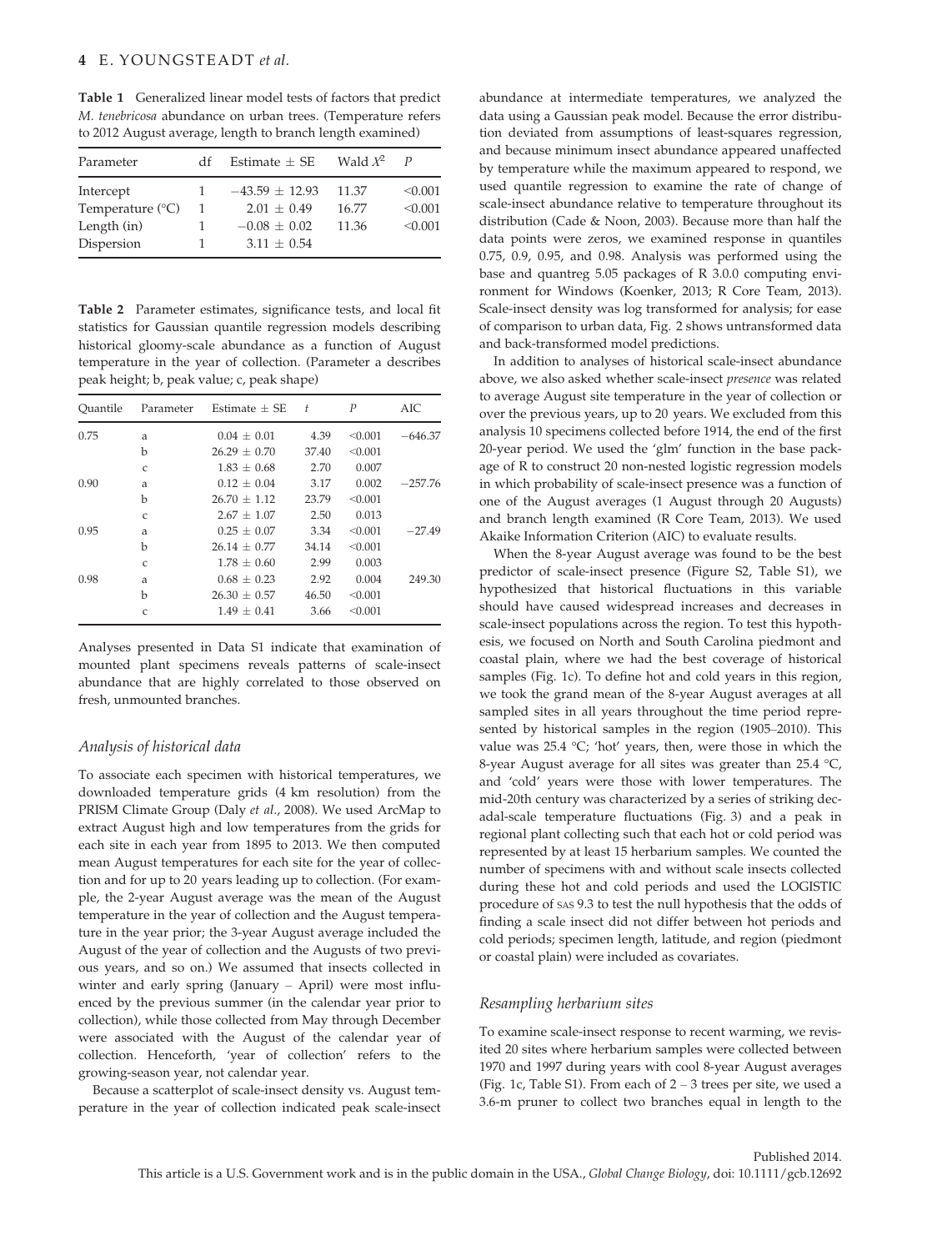original historical specimen from the same site. Samples were collected in August and September 2013. We processed these samples as if they were herbarium specimens, placing them in a plant press in a drying room (46 °C, 6% RH) for 5–9 days. Samples were then taped to a  $28 \times 46$  cm paperboard and examined under a dissecting microscope. We recorded the number of M. tenebricosa covers on each specimen and calculated a modern site median of scale insects per sample; we rounded this value down to conservatively avoid detecting increases of less than one whole insect per sample. Had the single historical specimen from each site been drawn from a population equal in density to the modern population, the historical specimen should have equal probability of hosting more or fewer insects than modern samples from the same site. We tested this null hypothesis using a Wilcoxon signed rank test in JMP 10.0.0.

## Results

Urban street trees in Raleigh, NC, experienced a range of thermal environments spanning 2.3 °C in August average temperature in 2012. Living M. tenebricosa were found on 84% of the 55 trees examined, and their density increased with temperature, reaching a maximum



Fig. 3 Proportion of herbarium specimens on which M. tenebricosa was detected (black circles) during relatively warm (red) and cool (blue) years. The black line represents the 8-August average across all sampled sites in NC and SC. Melanaspis tenebricosa was significantly more common during warm periods (Table 3).

of 177 insects per 2.5 linear cm of twig at the hottest site (Table 1, Fig. 2).

To assess the relationship between M. tenebricosa abundance and historical and regional temperature variation, we examined 342 herbarium specimens representing 306 unique site-year combinations sampled in the rural southeastern United States between 1895 and 2011 (Fig. 1c). Median twig length preserved per site was 38 cm (range 2.5 – 358 cm). Melanaspis tenebricosa covers were visible on herbarium specimens from 29% of sites, reaching a maximum density of 9.7 covers per 2.5 linear cm. Had we been able to examine this branch on all sides, as we did in the urban sampling, we would have seen about 30 scale-insect covers per 2.5 linear cm (Data S1), sixfold less than the peak density in the city. Scale-insect density on herbarium specimens was related to temperature in the year of collection with a Gaussian quantile regression model (Table 2, Fig. 2, Figure S1). For all quantiles analyzed, abundance peaked in the model at temperatures between 26.1 and 26.7  $\degree$ C, a range that also encompassed the steepest increase in urban scale-insect density (Fig. 2).

In a separate analysis of scale insect presence-absence on historical samples, the odds of finding a scale insect on a herbarium specimen increased with temperature, with the best logistic regression fit provided by the average of 8 Augusts up to and including the year of collection (Table S1, Figure S2). This variable further predicted scale-insect occurrence through time: M. tenebricosa was found on significantly more herbarium specimens collected during periods with above-average 8-year August average temperatures than during cooler periods, while controlling for geographic variation (Fig. 3, Table 3).

Finally, we revisited 20 sites represented by historical samples and found a widespread increase in gloomyscale abundance from past to present (Figure S3), coincident with a  $1.06 \pm 0.08$  °C (mean  $\pm$  SE) increase in the 8-year August average across sites. Melanaspis tenebricosa covers were detected on modern samples from 17 of these sites, compared to only eight historical samples. Overall, scale-insect density increased at 16 sites,

Table 3 During a series of mid-century temperature fluctuations, M. tenebricosa was more likely to occur on herbarium specimens collected during warm years. (Temperature refers to hot or cold time period; region, piedmont or coastal plain; length, branch length observed; P values < 0.05 are bold)

| Parameter                 | Estimate $\pm$ SE | Wald $X^2$ |         | AIC    | pseudo- $r^2$ |
|---------------------------|-------------------|------------|---------|--------|---------------|
| Whole model               |                   | 23.16      | < 0.001 | 207.52 | 0.21          |
| Intercept                 | $-3.79 \pm 7.41$  | 0.26       | 0.609   |        |               |
| Temperature $(^{\circ}C)$ | $-0.58 \pm 0.20$  | 7.88       | 0.005   |        |               |
| Region                    | $0.20 \pm 0.20$   | 1.00       | 0.317   |        |               |
| Latitude                  | $0.05 \pm 0.21$   | 0.05       | 0.829   |        |               |
| Length (in)               | $0.04 \pm 0.010$  | 18.48      | < 0.001 |        |               |

Published 2014.

This article is a U.S. Government work and is in the public domain in the USA., Global Change Biology, doi: 10.1111/gcb.12692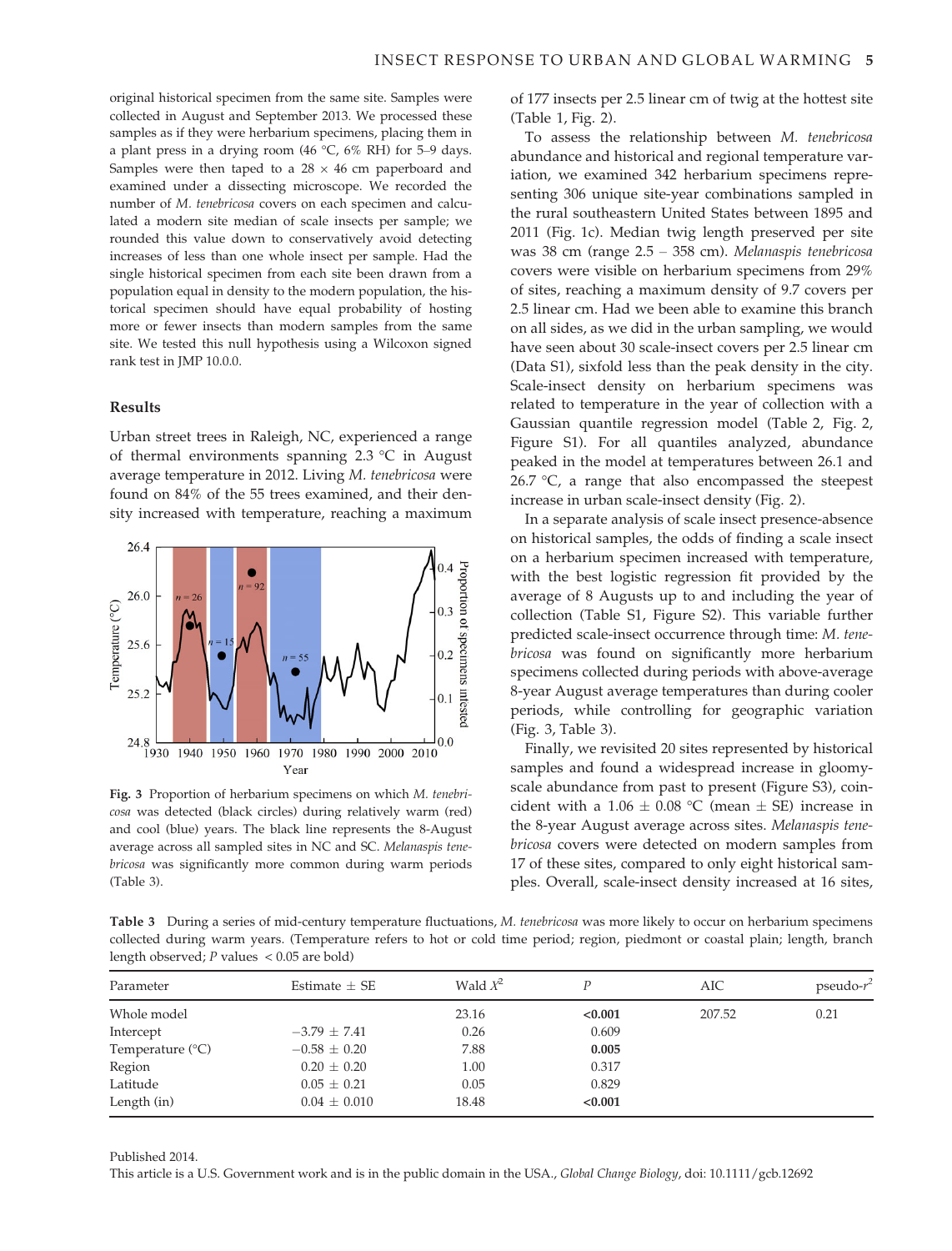stayed the same at 2, and decreased at 2 (Wilcoxon signed rank test,  $S = 62.5$ ,  $P = 0.004$ ). Across sites, the median increase in M. tenebricosa density was 1 additional insect per 25 cm of branch per 1 °C increase in the 8-year August average. Even the most heavily infested rural samples did not approach insect densities observed in the city; rather, they were consistent with densities observed at other rural sites in the historical record. The maximum insect density on a modern rural sample was 0.9 live scale insects per 2.5 linear cm, corresponding to 5.1 covers per 2.5 linear cm.

# Discussion

# Comparison of urban and rural patterns

We found that the insect herbivore M. tenebricosa was most common during periods of historical and recent warming in the southeastern United States and in the hottest parts of Raleigh, NC. Maximum insect abundance in historical and urban datasets occurred at similar temperatures, supporting the hypothesis that biological responses to urbanization and global change are comparable.

In the historical dataset, scale-insect abundance peaked in an optimal temperature range from 26.1 to 26.7 °C August average, with lower abundance at hotter and cooler sites (Fig. 2, Table 2). It is striking that Raleigh urban temperature variation fell within the range of the steepest increase in the historical response curve (Fig. 2). In some parts of the study region, where rural temperatures are already at or above the optimal values shown in Fig. 2, we predict that M. tenebricosa populations would decline due to further warming from climate change or urbanization.

Despite the qualitative similarity in insect response to urban and historical warming, M. tenebricosa response to temperature was stronger and more consistent in the city than in historical rural samples (Fig. 2, Table 2). This relationship implies that rural M. tenebricosa populations, even when released from temperature limitation, were often suppressed by other factors such as host-plant nutrition or defense or natural enemies (Hanks & Denno, 1993; Cade & Noon, 2003; Massad & Dyer, 2010). An alternative interpretation is that variability in the response to temperature is an artifact of under-sampling, a limitation inherent to using herbarium samples for an insect sample. However, in our modern data from rural forests, abundance estimates based on multiple branches, individual branches, and herbarium-like samples were well-correlated (Data S1). These patterns suggest that, even if each historical site had been sampled more intensively, we would still see some very low insect densities at ideal temperatures. A

more pronounced biological response to urban than historical warming was also observed in a study of birch flowering phenology, which advanced 4.4 days per 1 °C warming in cities, compared to 1.9 days in rural areas (Jochner et al., 2013).

Key questions, then, are what urban conditions account for the greater magnitude of biological response to warming in the city, and whether rural forests will experience comparable conditions in the future. Both this study and the Jochner et al. (2013) study in birch focused on temperature, but  $CO<sub>2</sub>$  and N deposition were certainly greater in urban areas than in most historical rural forests with shared temperatures (Groffman et al., 2004; George et al., 2007; Carreiro et al., 2009; Briber et al., 2013). We hypothesize that the combined effects of elevated temperature,  $CO<sub>2</sub>$ , and N in cities may account for quantitative differences between urban and historical datasets. For example, elevated N deposition is a feature of both present-day cities and future rural forests that, by altering host–plant nutrition and defense, could release herbivore populations from nutrient limitation and maximize the direct effects of temperature (Tylianakis et al., 2008; Massad & Dyer, 2010; Raupp et al., 2010; Searle et al., 2012). Alternatively, uniquely urban features that lack globalchange analogues could produce similar effects on herbivores. For example, extreme urban habitat fragmentation and extensive impervious surface might reduce natural enemy abundance or efficacy, (Hanks & Denno, 1993; Shrewsbury & Raupp, 2006; Peralta et al., 2011), while other urban factors such as reduced wind speed may enhance plant growth (Gregg et al., 2003; Bang et al., 2010). Such urban effects could release M. tenebricosa populations from top-down or bottom-up controls, facilitating response to temperature in cities. Testing these alternative hypotheses should be a subject of future experimental studies to determine whether M. tenebricosa could become as common in future rural forests as it is in Raleigh today and, by extension, the degree to which urban areas provide reasonable simulations of future global change.

# Change over time

Temperature variation in the historical dataset encompassed change across space (latitude and elevation) and time (periods of warming and cooling). Although spatial climatic gradients are widely studied as a proxy for climate change, our historical samples allowed us to examine change over time directly. We found that M. tenebricosa was more prevalent on herbarium specimens collected during warm periods than during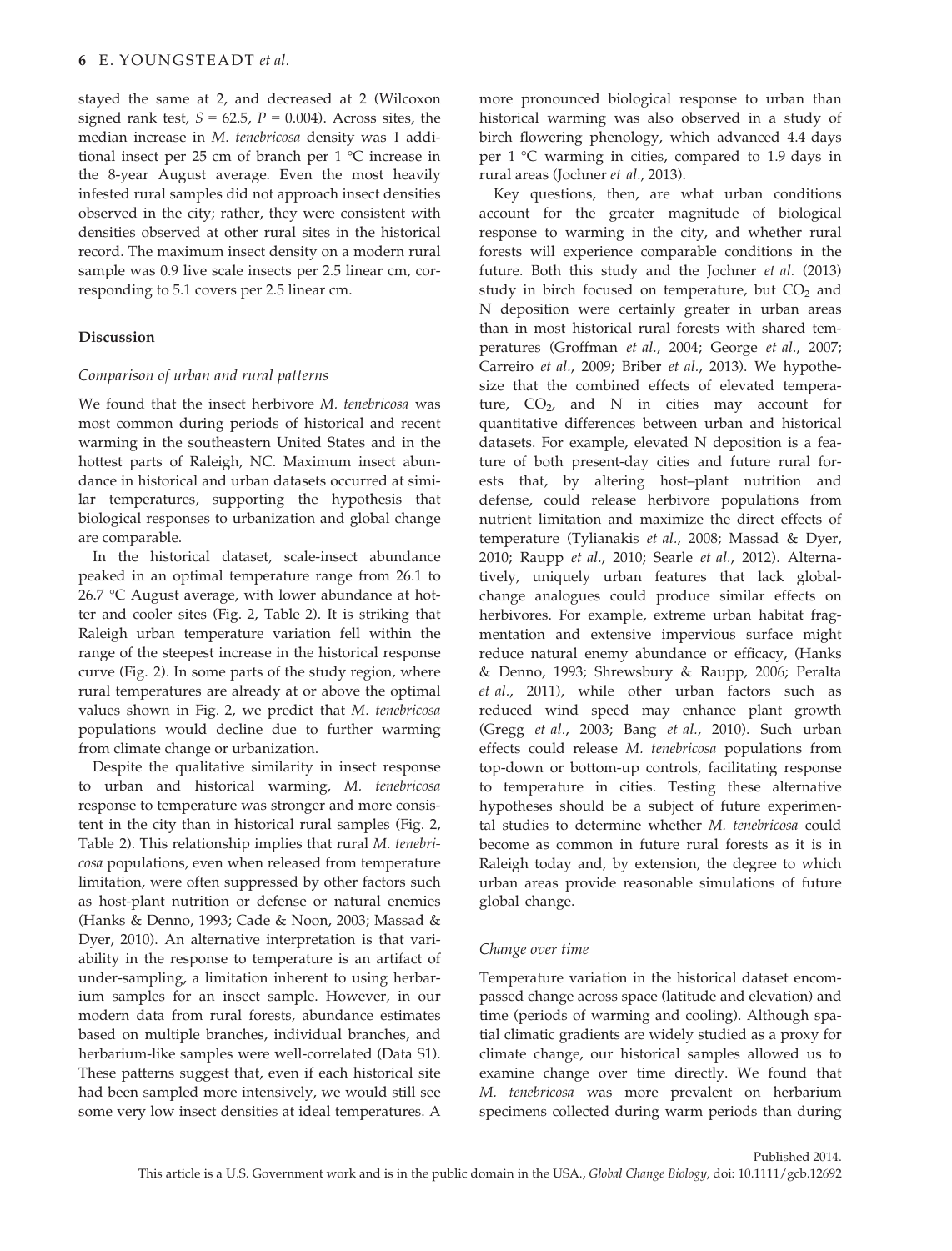cool periods (Fig. 3, Table 3), suggesting that this species has tracked historical climate variability and is likely to also track future changes.

As an additional test of this possibility, we resampled 20 localities described on herbarium specimen labels. We found more M. tenebricosa at these sites in 2013 than on the corresponding historical specimens collected during cooler periods (Figure S3). We took precautions to make fair comparisons between fresh samples and historical samples by comparing twigs of equal length, processing fresh samples as if they were herbarium specimens, and by making conservative estimates of scale-insect abundance on modern samples (i.e., by rounding modern median abundance values down to the nearest whole insect). We therefore believe that the results represent a real increase in M. tenebricosa abundance from past to present.

These analyses of change over time, together with the result that August temperature averaged over 8 years was the best predictor of M. tenebricosa abundance, suggest that M. tenebricosa responds to temperature trends on a roughly decadal time scale. Because M. tenebricosa has one generation per year and poor dispersal ability (Metcalf, 1922; Logan et al., 2003; Frank et al., 2013), population expansion may be best detected after multiple warm years.

Summer temperatures in the southeastern United States are expected to increase by about 1–3 °C over the next 50 years, depending on future greenhouse gas emissions (Alder & Hostetler, 2013; Kunkel et al., 2013). Our urban and historical data show that M. tenebricosa populations increase measurably in response to temperature changes of similar magnitude and speed. If the magnitude of scale-insect response to temperature remains within historical limits, impacts on forests may be minor, but if the thermal response is amplified to urban magnitudes by interaction with other globalchange drivers, M. tenebricosa could threaten tree health in rural forests. Sucking insect herbivores such as M. tenebricosa deplete host resources, slowing plant photosynthesis, growth, and reproduction more than do defoliating insects (Classen et al., 2005; Zvereva et al., 2010). Even incremental increases in herbivory by sucking insects could alter forest dynamics (Wolf et al., 2008).

### Implications

We provide the first comparison of animal response to urbanization and climate change. Although urban habitats are unique, our results show that an herbivore's response to urban warming correctly predicts its functional response to global warming in surrounding natural habitats. One implication of this result is that cities may serve as regional sentinels: Monitoring urban insect abundance could indicate which species will emerge as pests in surrounding rural forests in the next several decades. More broadly, the congruence in our results suggests that urban areas may represent a valid but underutilized source of insight into how species dynamics and interactions will be altered by the net, long-term effects of multiple global-change drivers. Future work should determine how broadly this parallel extends. For example, the urban abundance of large vertebrates may be so severely limited by habitat patch size that urban atmospheric and temperature effects are undetectable. Future work should also determine whether elevated urban  $CO<sub>2</sub>$  and N deposition account for amplified biological response to urban warming over historical rural warming–a pattern now evident in both a plant and an herbivore. Using urban habitats around the globe to develop and test hypotheses about biological effects of climate change will complement existing experimental and modeling approaches and improve understanding of how ecosystems will be altered in this century.

#### Acknowledgements

We thank herbarium personnel Layne Huiet, Alexander Krings, Carol Ann McCormick and Barbara Thiers for assistance. Greg Bryant, Scott Eney, Andrew Ernst, Thomas George, Caitlyn Melvin, Christi Mileski, Uchenna Nwoko, and George Washburn collected samples and data. Jason Osborne commented on statistical analyses in an earlier version of this manuscript. Sampling was approved by North Carolina State Parks, Bladen Lakes State Forest, Yates Mill County Park, the Town of Pittsboro, Raleigh Parks and Recreation, Duke Forest, North Carolina State University and the North Carolina Botanical Garden. We thank Michael Reiskind, Coby Schal, Brian Wiegmann, Micky Eubanks, Ian Kaplan, and two anonymous reviewers for commenting on earlier versions of this manuscript. This work was supported by Cooperative Agreement No. G11AC20471 and G13AC00405 from US Geological Survey to R.R.D. and S.D.F. This manuscript is submitted for publication with the understanding that the United States Government is authorized to reproduce and distribute reprints for Governmental purposes. This project was supported by Agriculture and Food Research Initiative Competitive Grant no. 2013-02476 from the USDA National Institute of Food and Agriculture to S.D.F. and E.Y., an NSF Career grant (NSF 0953390) to R.R.D., and by the NCSU Department of Entomology and the Keck Center for Behavioral Biology. S.D.F. and R.R.D were also supported by NSF RAPID (1318655).

## References

- Alder JR, Hostetler SW (2013) NEX-DCP30 climate downscaling viewer. US Geological Survey. doi 10.5066/F5067W9575T. Available at: http://www.usgs.gov/climate\_landuse/clu\_rd/nex-dcp5030.asp (accessed 14 January 2014).
- Bale JS, Masters GJ, Hodkinson ID et al. (2002) Herbivory in global climate change research: direct effects of rising temperature on insect herbivores. Global Change Biology, 8, 1–16.
- Bang C, Sabo JL, Faeth SH (2010) Reduced wind speed improves plant growth in a desert city. PLoS ONE, 5, e11061.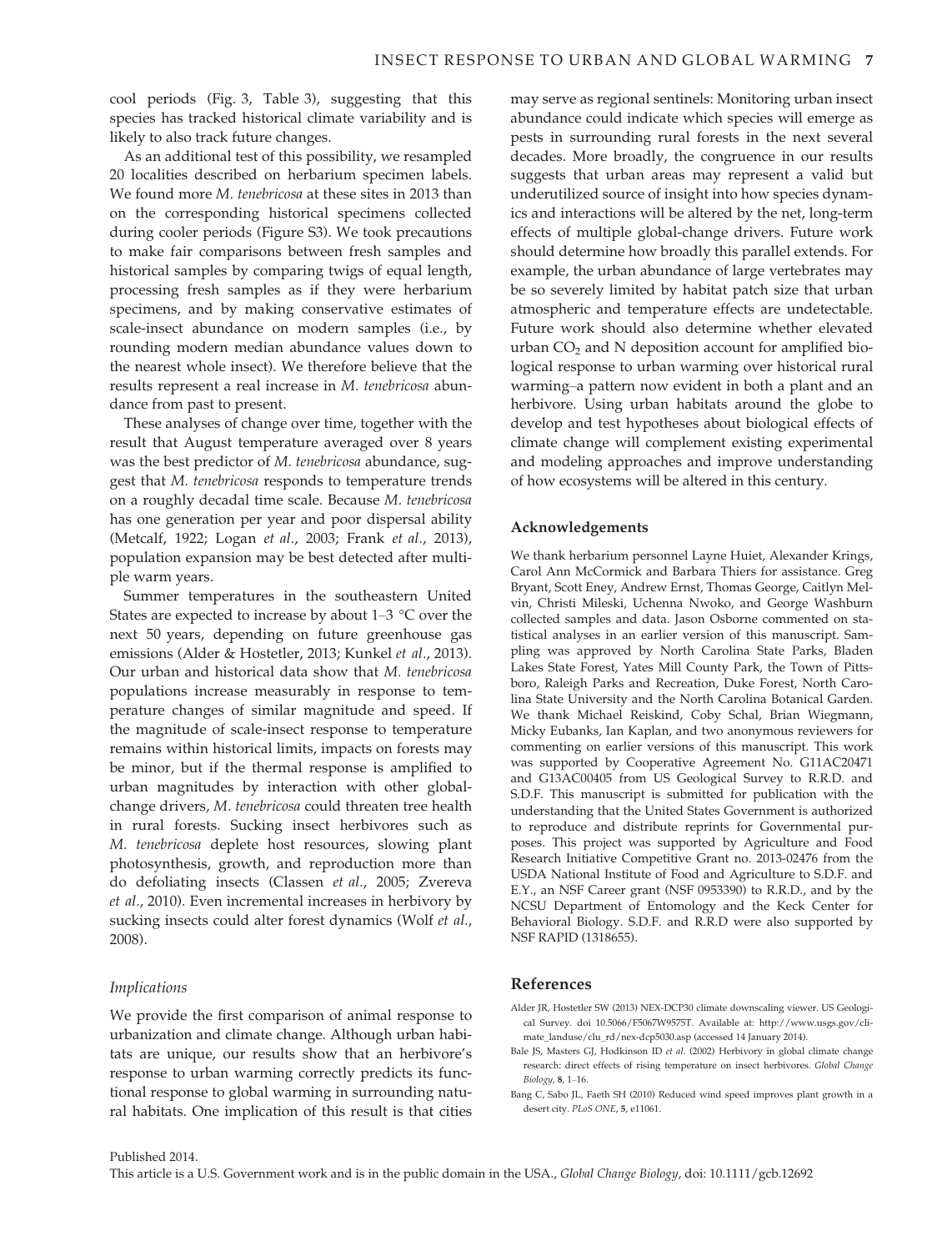## 8 E. YOUNGSTEADT et al.

- Briber BM, Hutyra LR, Dunn AL, Raciti SM, Munger JW (2013) Variations in atmospheric CO<sub>2</sub> mixing ratios across a Boston, MA urban to rural gradient. Land, 2, 304–327.
- Cade BS, Noon BR (2003) A gentle introduction to quantile regression for ecologists. Frontiers in Ecology and the Environment, 1, 412–420.
- Carreiro MM, Tripler CE (2005) Forest remnants along urban-rural gradients: examining their potential for global change research. Ecosystems, 8, 568–582.
- Carreiro MM, Pouyat RV, Tripler CE, Zhu W-X (2009) Carbon and nitrogen cycling in soils of remnant forests along urban–rural gradients: case studies in the New York metropolitan area and Louisville, Kentucky. In: Ecology of Cities and Towns: A Comparative Approach. (eds McDonnell MJ, Hahs AK, Breuste JH), pp. 308–328. Cambridge University Press, New York, NY, USA.
- Chander G, Markham BL, Helder DL (2009) Summary of current radiometric calibration coefficients for Landsat MSS, TM, ETM+, and EO-1 ALI sensors. Remote Sensing of Environment, 113, 893–903.
- Classen AT, Hart SC, Whitman T, Cobb NS, Koch GW (2005) Insect infestations linked to shifts in microclimate. Soil Science Society of America Journal, 69, 2049–2057.
- Currano ED, Wilf P, Wing SL, Labandeira CC, Lovelock EC, Royer DL (2008) Sharply increased insect herbivory during the Paleocene-Eocene thermal maximum. Proceedings of the National Academy of Sciences of the United States of America, 105, 1960– 1964.
- Dale AG, Frank SD (in press a) The effects of urban warming on herbivore abundance and street tree condition. PLoS ONE, 9, e102996.
- Dale AG, Frank SD (in press b) Urban warming trumps natural enemy regulation of herbivorous pests. Ecological Applications. doi: 10.1890/13-1961.1.
- Daly C, Halbleib M, Smith JI et al. (2008) Physiographically sensitive mapping of climatological temperature and precipitation across the conterminous United States. International Journal of Climatology, 28, 2031–2064.
- Deitz LL, Davidson JA (1986) Synopsis of the Armored Scale Genus Melanaspis in North America (Homoptera: Diaspididae). The North Carolina Agricultural Research Service, Raleigh, NC, USA.
- Dentener F, Drevet J, Lamarque J et al. (2006) Nitrogen and sulfur deposition on regional and global scales: a multimodel evaluation. Global Biogeochemical Cycles, 20, GB4003.
- Frank SD, Klingeman WE, White S, Fulcher A (2013) Biology, injury, and management of maple tree pests in nurseries and urban landscapes. Journal of Integrated Pest Management, 4, B1–B14.
- Friedlingstein P, Cox P, Betts R et al. (2006) Climate-carbon cycle feedback analysis: results from the C4MIP model intercomparison. Journal of Climate, 19, 3337-3353
- Gaffin S, Rosenzweig C, Khanbilvardi R et al. (2008) Variations in New York City's urban heat island strength over time and space. Theoretical and Applied Climatology, 94, 1–11.
- George K, Ziska LH, Bunce JA, Quebedeaux B (2007) Elevated atmospheric CO<sub>2</sub> concentration and temperature across an urban-rural transect. Atmospheric Environment, 41, 7654–7665.
- Gregg JW, Jones CG, Dawson TE (2003) Urbanization effects on tree growth in the vicinity of New York City. Nature, 424, 183–187.
- Grimm NB, Faeth SH, Golubiewski NE, Redman CL, Wu JG, Bai XM, Briggs JM (2008) Global change and the ecology of cities. Science, 319, 756–760.
- Groffman PM, Law NL, Belt KT, Band LE, Fisher GT (2004) Nitrogen fluxes and retention in urban watershed ecosystems. Ecosystems, 7, 393–403.
- Hanks LM, Denno RF (1993) Natural enemies and plant water relations influence the distribution of an armored scale insect. Ecology, 74, 1081–1091.
- Howarth RW, Boyer EW, Pabich WJ, Galloway JN (2002) Nitrogen use in the United States from 1961–2000 and potential future trends. AMBIO: A Journal of the Human Environment, 31, 88–96.
- Huey RB, Kearney MR, Krockenberger A, Holtum JA, Jess M, Williams SE (2012) Predicting organismal vulnerability to climate warming: roles of behaviour, physiology and adaptation. Philosophical Transactions of the Royal Society B: Biological Sciences, 367, 1665–1679.
- Jochner S, Caffarra A, Menzel A (2013) Can spatial data substitute temporal data in phenological modelling? A survey using birch flowering. Tree Physiology, 33, 1256– 1268.
- Kaya HK, Tanada Y (1969) Responses to high temperature of the parasite Apanteles militaris and of its host, the armyworm, Pseudaletia unipunctata. Annals of the Entomological Society of America, 62, 1303–1306.
- Kingsolver JG (2009) The well-temperatured biologist. American Naturalist, 174, 755–768.
- Koenker R (2013) quantreg: Quantile Regression. R package version 5.05. Available at: CRAN.R-project.org/package=quantreg (accessed 5 February 2014).
- Kunkel KE, Stevens LE, Stevens SE et al. (2013) Regional Climate Trends and Scenarios for the US National Climate Assessment Part 2: Climate of the Southeast US. Department of Commerce National Oceanic and Atmospheric Administration Washington, DC, USA.
- Leuzinger S, Luo Y, Beier C, Dieleman W, Vicca S, Körner C (2011) Do global change experiments overestimate impacts on terrestrial ecosystems? Trends in Ecology & Evolution, 26, 236–241.
- Logan JA, Regniere J, Powell JA (2003) Assessing the impacts of global warming on forest pest dynamics. Frontiers in Ecology and the Environment, 1, 130–137.
- Martin LJ, Blossey B, Ellis E (2012) Mapping where ecologists work: biases in the global distribution of terrestrial ecological observations. Frontiers in Ecology and the Environment, 10, 195–201.
- Massad TJ, Dyer LA (2010) A meta-analysis of the effects of global environmental change on plant-herbivore interactions. Arthropod-Plant Interactions, 4, 181–188.
- Meineke EK, Dunn RR, Sexton JO, Frank SD (2013) Urban warming drives insect pest abundance on street trees. PLoS ONE, 8, e59687.
- Metcalf ZP (1922) The gloomy scale. North Carolina Agricultural Experiment Station Technical Bulletin, 21, 1–23.
- Netherer S, Schopf A (2010) Potential effects of climate change on insect herbivores in European forests–General aspects and the pine processionary moth as specific example. Forest Ecology and Management, 259, 831–838.
- Peralta G, Fenoglio MS, Salvo A (2011) Physical barriers and corridors in urban habitats affect colonisation and parasitism rates of a specialist leaf miner. Ecological Entomology, 36, 673–679.
- van der Putten WH, Macel M, Visser ME (2010) Predicting species distribution and abundance responses to climate change: why it is essential to include biotic interactions across trophic levels. Philosophical Transactions of the Royal Society B: Biological Sciences, 365, 2025–2034.
- R Core Team (2013) R: A Language and Environment for Statistical Computing. R Foundation for Statistical Computing, Vienna, Austria.
- Raupp MJ, Shrewsbury PM, Herms DA (2010) Ecology of herbivorous arthropods in urban landscapes. Annual Review of Entomology, 55, 19–38.
- Robinet C, Roques A (2010) Direct impacts of recent climate warming on insect populations. Integrative Zoology, 5, 132–142.
- Sala OE, Chapin FS, Armesto JJ et al. (2000) Global biodiversity scenarios for the year 2100. Science, 287, 1770–1774.
- de Sassi C, Tylianakis JM (2012) Climate change disproportionately increases herbivore over plant or parasitoid biomass. PLoS ONE, 7, e40557.
- Schweiger O, Biesmeijer JC, Bommarco R et al. (2010) Multiple stressors on biotic interactions: how climate change and alien species interact to affect pollination. Biological Reviews, 85, 777–795.
- Searle SY, Turnbull MH, Boelman NT, Schuster WSF, Yakir D, Griffin KL (2012) Urban environment of New York City promotes growth in northern red oak seedlings. Tree Physiology, 32, 389–400.
- Shochat E, Warren PS, Faeth SH, McIntyre NE, Hope D (2006) From patterns to emerging processes in mechanistic urban ecology. Trends in Ecology & Evolution, 21, 186–191.
- Shrewsbury PM, Raupp MJ (2006) Do top-down or bottom-up forces determine Stephanitis pyrioides abundance in urban landscapes? Ecological Applications, 16, 262–272.
- Tylianakis JM, Didham RK, Bascompte J, Wardle DA (2008) Global change and species interactions in terrestrial ecosystems. Ecology Letters, 11, 1351–1363.
- Voigt W, Perner J, Davis AJ et al. (2003) Trophic levels are differentially sensitive to climate. Ecology, 84, 2444–2453.
- Wolf A, Kozlov MV, Callaghan TV (2008) Impact of non-outbreak insect damage on vegetation in northern Europe will be greater than expected during a changing climate. Climatic Change, 87, 91–106.
- Ziska LH, Caulfield FA (2000) Rising CO<sub>2</sub> and pollen production of common ragweed (Ambrosia artemisiifolia L.), a known allergy-inducing species: implications for public health. Functional Plant Biology, 27, 893–898.
- Ziska LH, Gebhard DE, Frenz DA, Faulkner S, Singer BD, Straka JG (2003) Cities as harbingers of climate change: common ragweed, urbanization, and public health. Journal of Allergy and Clinical Immunology, 111, 290–295.
- Zvereva EL, Lanta V, Kozlov MV (2010) Effects of sap-feeding insect herbivores on growth and reproduction of woody plants: a meta-analysis of experimental studies. Oecologia, 163, 949–960.